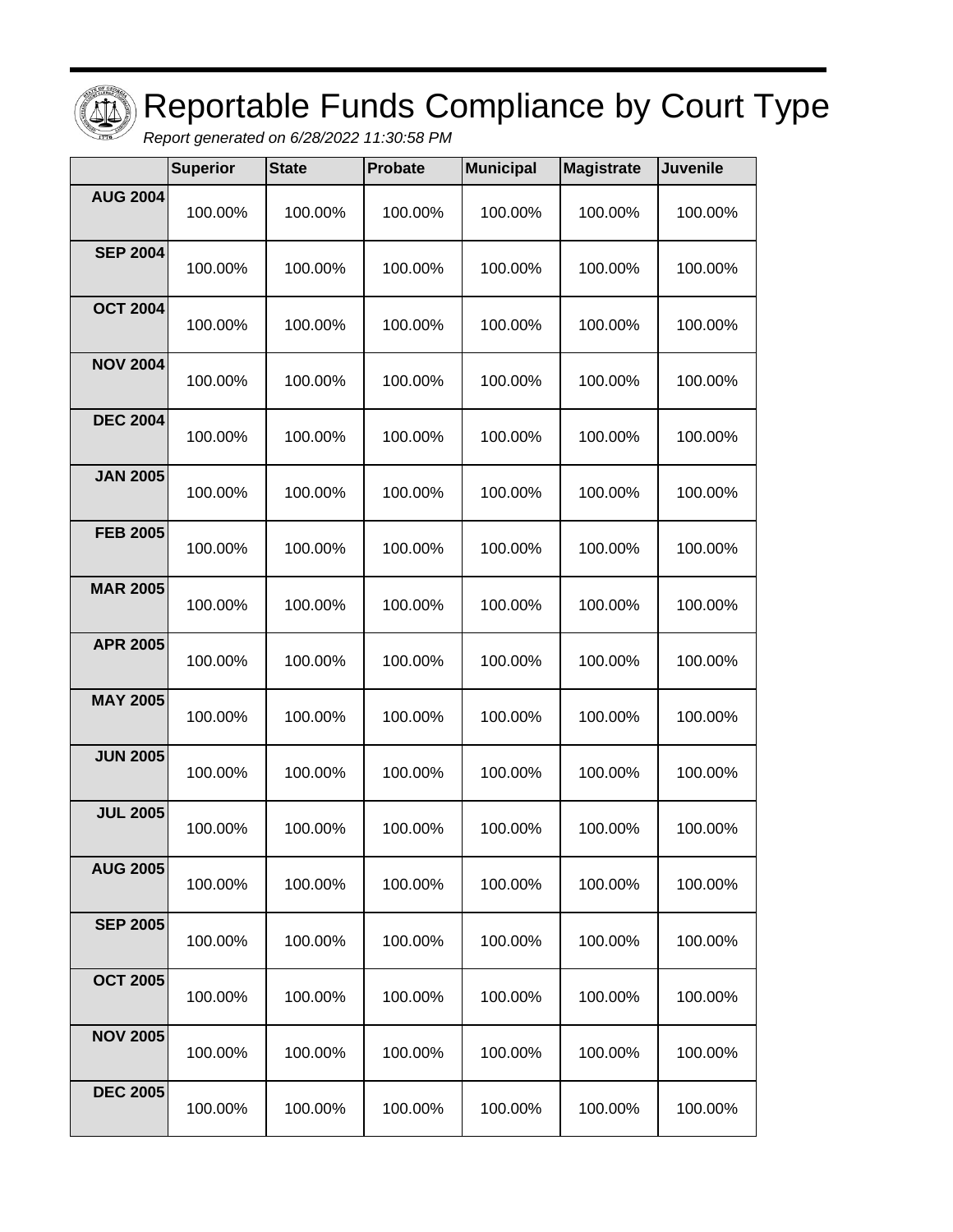|                 | <b>Superior</b> | <b>State</b> | <b>Probate</b> | <b>Municipal</b> | <b>Magistrate</b> | <b>Juvenile</b> |
|-----------------|-----------------|--------------|----------------|------------------|-------------------|-----------------|
| <b>JAN 2006</b> | 100.00%         | 100.00%      | 100.00%        | 100.00%          | 100.00%           | 100.00%         |
| <b>FEB 2006</b> | 100.00%         | 100.00%      | 100.00%        | 100.00%          | 100.00%           | 100.00%         |
| <b>MAR 2006</b> | 100.00%         | 100.00%      | 100.00%        | 100.00%          | 100.00%           | 100.00%         |
| <b>APR 2006</b> | 100.00%         | 100.00%      | 100.00%        | 100.00%          | 100.00%           | 100.00%         |
| <b>MAY 2006</b> | 100.00%         | 100.00%      | 100.00%        | 100.00%          | 100.00%           | 100.00%         |
| <b>JUN 2006</b> | 100.00%         | 100.00%      | 100.00%        | 100.00%          | 100.00%           | 100.00%         |
| <b>JUL 2006</b> | 100.00%         | 100.00%      | 100.00%        | 100.00%          | 100.00%           | 100.00%         |
| <b>AUG 2006</b> | 100.00%         | 100.00%      | 100.00%        | 100.00%          | 100.00%           | 100.00%         |
| <b>SEP 2006</b> | 100.00%         | 100.00%      | 100.00%        | 100.00%          | 100.00%           | 100.00%         |
| <b>OCT 2006</b> | 100.00%         | 100.00%      | 100.00%        | 100.00%          | 100.00%           | 100.00%         |
| <b>NOV 2006</b> | 100.00%         | 100.00%      | 100.00%        | 100.00%          | 100.00%           | 100.00%         |
| <b>DEC 2006</b> | 100.00%         | 100.00%      | 100.00%        | 100.00%          | 100.00%           | 100.00%         |
| <b>JAN 2007</b> | 100.00%         | 100.00%      | 100.00%        | 100.00%          | 100.00%           | 100.00%         |
| <b>FEB 2007</b> | 100.00%         | 100.00%      | 100.00%        | 100.00%          | 100.00%           | 100.00%         |
| <b>MAR 2007</b> | 100.00%         | 100.00%      | 100.00%        | 100.00%          | 100.00%           | 100.00%         |
| <b>APR 2007</b> | 100.00%         | 100.00%      | 100.00%        | 100.00%          | 100.00%           | 100.00%         |
| <b>MAY 2007</b> | 100.00%         | 100.00%      | 100.00%        | 100.00%          | 100.00%           | 100.00%         |
| <b>JUN 2007</b> | 100.00%         | 100.00%      | 100.00%        | 100.00%          | 100.00%           | 100.00%         |
| <b>JUL 2007</b> | 100.00%         | 100.00%      | 100.00%        | 100.00%          | 100.00%           | 100.00%         |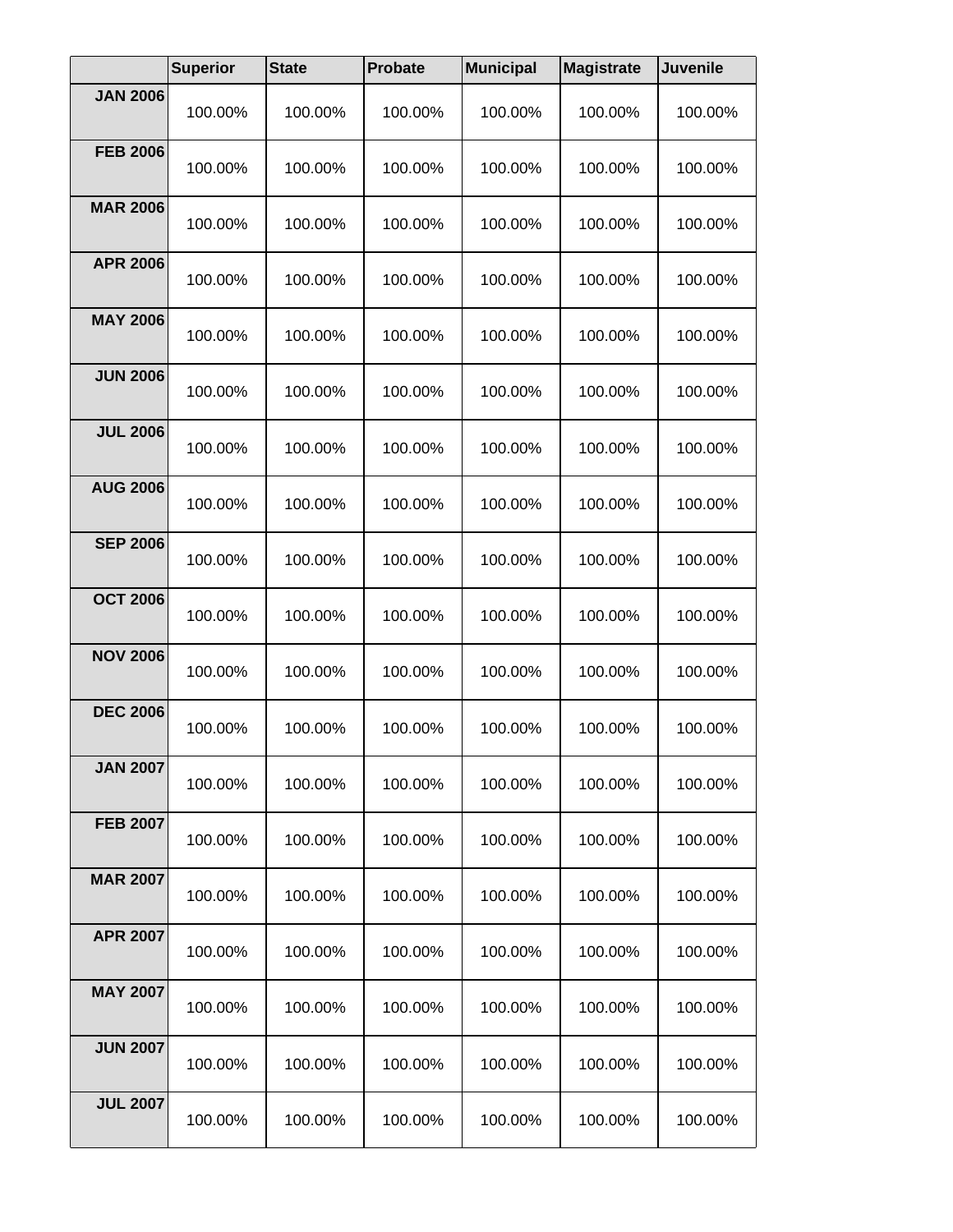|                 | <b>Superior</b> | <b>State</b> | <b>Probate</b> | <b>Municipal</b> | <b>Magistrate</b> | <b>Juvenile</b> |
|-----------------|-----------------|--------------|----------------|------------------|-------------------|-----------------|
| <b>AUG 2007</b> | 100.00%         | 100.00%      | 100.00%        | 100.00%          | 100.00%           | 100.00%         |
| <b>SEP 2007</b> | 100.00%         | 100.00%      | 100.00%        | 100.00%          | 100.00%           | 100.00%         |
| <b>OCT 2007</b> | 100.00%         | 100.00%      | 100.00%        | 100.00%          | 100.00%           | 100.00%         |
| <b>NOV 2007</b> | 100.00%         | 100.00%      | 100.00%        | 100.00%          | 100.00%           | 100.00%         |
| <b>DEC 2007</b> | 100.00%         | 100.00%      | 100.00%        | 100.00%          | 100.00%           | 100.00%         |
| <b>JAN 2008</b> | 100.00%         | 100.00%      | 100.00%        | 100.00%          | 100.00%           | 100.00%         |
| <b>FEB 2008</b> | 100.00%         | 100.00%      | 100.00%        | 100.00%          | 100.00%           | 100.00%         |
| <b>MAR 2008</b> | 100.00%         | 100.00%      | 100.00%        | 100.00%          | 100.00%           | 100.00%         |
| <b>APR 2008</b> | 100.00%         | 100.00%      | 100.00%        | 100.00%          | 100.00%           | 100.00%         |
| <b>MAY 2008</b> | 100.00%         | 100.00%      | 100.00%        | 100.00%          | 100.00%           | 100.00%         |
| <b>JUN 2008</b> | 100.00%         | 100.00%      | 100.00%        | 100.00%          | 100.00%           | 100.00%         |
| <b>JUL 2008</b> | 100.00%         | 100.00%      | 100.00%        | 100.00%          | 100.00%           | 100.00%         |
| <b>AUG 2008</b> | 100.00%         | 100.00%      | 100.00%        | 100.00%          | 100.00%           | 100.00%         |
| <b>SEP 2008</b> | 100.00%         | 100.00%      | 100.00%        | 100.00%          | 100.00%           | 100.00%         |
| <b>OCT 2008</b> | 100.00%         | 100.00%      | 100.00%        | 100.00%          | 100.00%           | 100.00%         |
| <b>NOV 2008</b> | 100.00%         | 100.00%      | 100.00%        | 100.00%          | 100.00%           | 100.00%         |
| <b>DEC 2008</b> | 100.00%         | 100.00%      | 100.00%        | 100.00%          | 100.00%           | 100.00%         |
| <b>JAN 2009</b> | 100.00%         | 100.00%      | 100.00%        | 100.00%          | 100.00%           | 100.00%         |
| <b>FEB 2009</b> | 100.00%         | 100.00%      | 100.00%        | 100.00%          | 100.00%           | 100.00%         |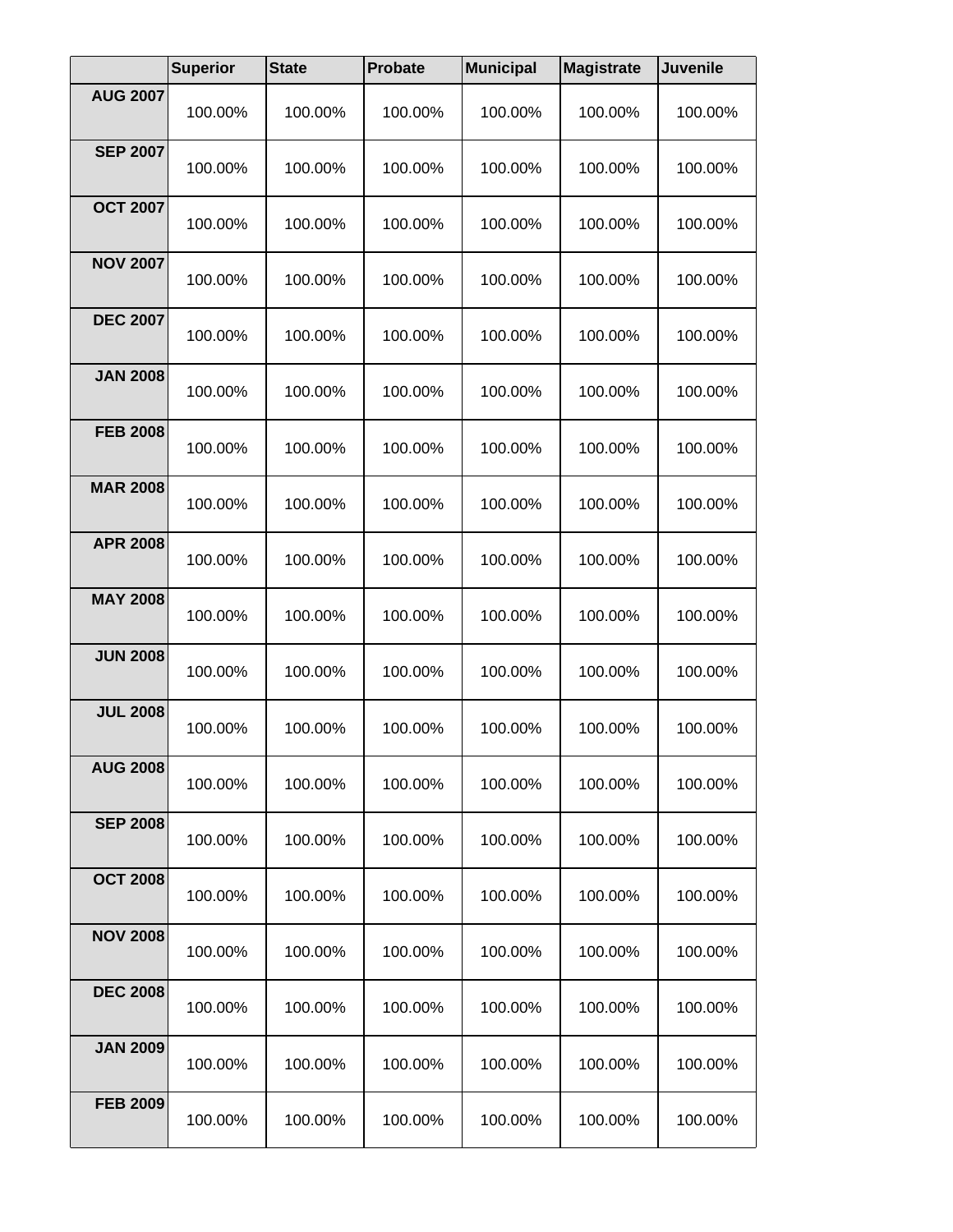|                 | <b>Superior</b> | <b>State</b> | <b>Probate</b> | Municipal | <b>Magistrate</b> | <b>Juvenile</b> |
|-----------------|-----------------|--------------|----------------|-----------|-------------------|-----------------|
| <b>MAR 2009</b> | 100.00%         | 100.00%      | 100.00%        | 100.00%   | 100.00%           | 100.00%         |
| <b>APR 2009</b> | 100.00%         | 100.00%      | 100.00%        | 100.00%   | 100.00%           | 100.00%         |
| <b>MAY 2009</b> | 100.00%         | 100.00%      | 100.00%        | 100.00%   | 100.00%           | 100.00%         |
| <b>JUN 2009</b> | 100.00%         | 100.00%      | 100.00%        | 100.00%   | 100.00%           | 100.00%         |
| <b>JUL 2009</b> | 100.00%         | 100.00%      | 100.00%        | 100.00%   | 100.00%           | 100.00%         |
| <b>AUG 2009</b> | 100.00%         | 100.00%      | 100.00%        | 100.00%   | 100.00%           | 100.00%         |
| <b>SEP 2009</b> | 100.00%         | 100.00%      | 100.00%        | 100.00%   | 100.00%           | 100.00%         |
| <b>OCT 2009</b> | 100.00%         | 100.00%      | 100.00%        | 100.00%   | 100.00%           | 100.00%         |
| <b>NOV 2009</b> | 100.00%         | 100.00%      | 100.00%        | 100.00%   | 100.00%           | 100.00%         |
| <b>DEC 2009</b> | 100.00%         | 100.00%      | 100.00%        | 100.00%   | 100.00%           | 100.00%         |
| <b>JAN 2010</b> | 100.00%         | 100.00%      | 100.00%        | 100.00%   | 100.00%           | 100.00%         |
| <b>FEB 2010</b> | 100.00%         | 100.00%      | 100.00%        | 100.00%   | 100.00%           | 100.00%         |
| <b>MAR 2010</b> | 100.00%         | 100.00%      | 100.00%        | 100.00%   | 100.00%           | 100.00%         |
| <b>APR 2010</b> | 100.00%         | 100.00%      | 100.00%        | 100.00%   | 100.00%           | 100.00%         |
| <b>MAY 2010</b> | 100.00%         | 100.00%      | 100.00%        | 100.00%   | 100.00%           | 100.00%         |
| <b>JUN 2010</b> | 100.00%         | 100.00%      | 100.00%        | 100.00%   | 100.00%           | 100.00%         |
| <b>JUL 2010</b> | 100.00%         | 100.00%      | 100.00%        | 100.00%   | 100.00%           | 100.00%         |
| <b>AUG 2010</b> | 100.00%         | 100.00%      | 100.00%        | 100.00%   | 100.00%           | 100.00%         |
| <b>SEP 2010</b> | 100.00%         | 100.00%      | 100.00%        | 100.00%   | 100.00%           | 100.00%         |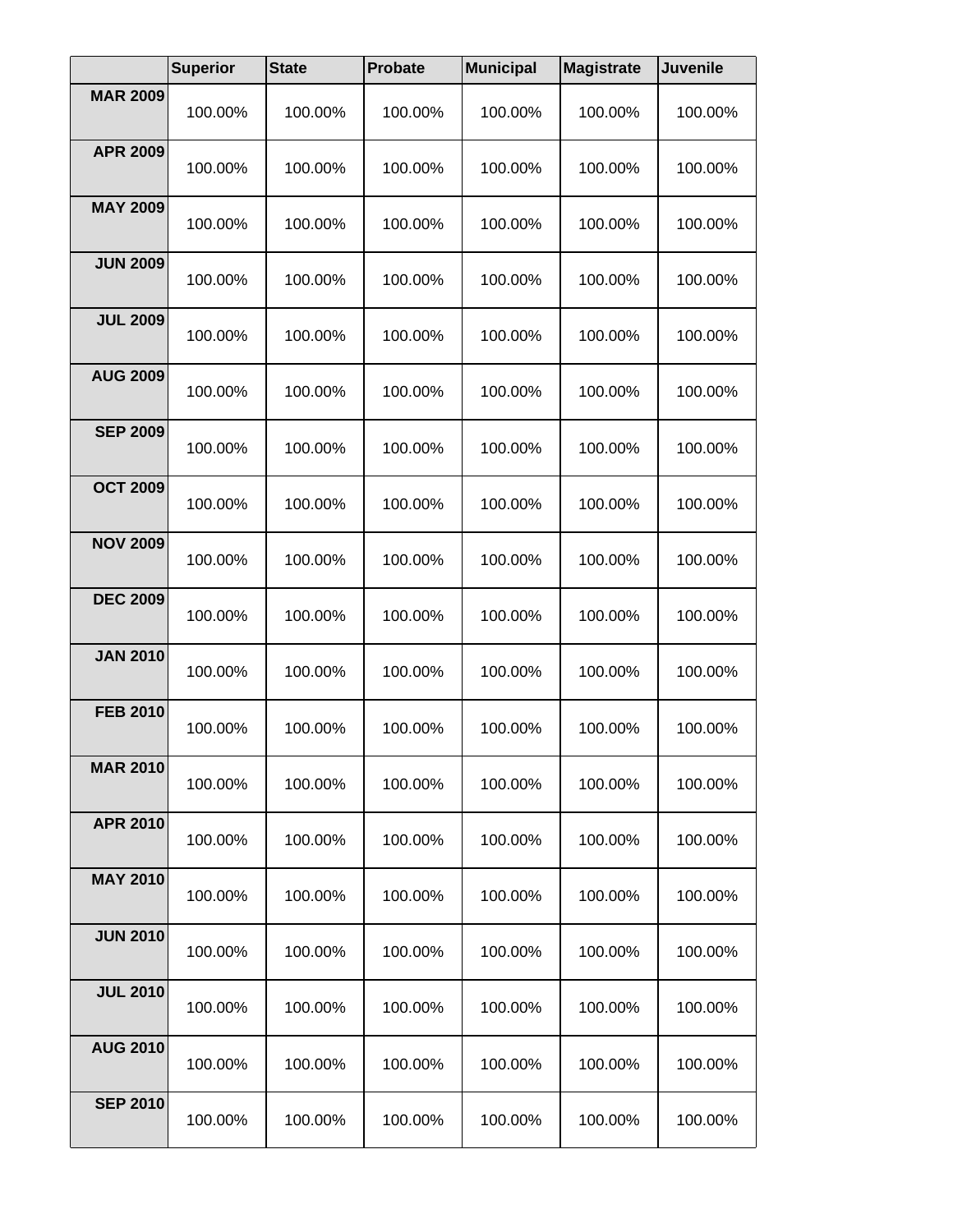|                 | <b>Superior</b> | <b>State</b> | <b>Probate</b> | <b>Municipal</b> | <b>Magistrate</b> | <b>Juvenile</b> |
|-----------------|-----------------|--------------|----------------|------------------|-------------------|-----------------|
| <b>OCT 2010</b> | 100.00%         | 100.00%      | 100.00%        | 100.00%          | 100.00%           | 100.00%         |
| <b>NOV 2010</b> | 100.00%         | 100.00%      | 100.00%        | 100.00%          | 100.00%           | 100.00%         |
| <b>DEC 2010</b> | 100.00%         | 100.00%      | 100.00%        | 100.00%          | 100.00%           | 100.00%         |
| <b>JAN 2011</b> | 100.00%         | 100.00%      | 100.00%        | 100.00%          | 100.00%           | 100.00%         |
| <b>FEB 2011</b> | 100.00%         | 100.00%      | 100.00%        | 100.00%          | 100.00%           | 100.00%         |
| <b>MAR 2011</b> | 100.00%         | 100.00%      | 100.00%        | 100.00%          | 100.00%           | 100.00%         |
| <b>APR 2011</b> | 100.00%         | 100.00%      | 100.00%        | 100.00%          | 100.00%           | 100.00%         |
| <b>MAY 2011</b> | 100.00%         | 100.00%      | 100.00%        | 100.00%          | 100.00%           | 100.00%         |
| <b>JUN 2011</b> | 100.00%         | 100.00%      | 100.00%        | 100.00%          | 100.00%           | 100.00%         |
| <b>JUL 2011</b> | 100.00%         | 100.00%      | 100.00%        | 100.00%          | 100.00%           | 100.00%         |
| <b>AUG 2011</b> | 100.00%         | 100.00%      | 100.00%        | 100.00%          | 100.00%           | 100.00%         |
| <b>SEP 2011</b> | 100.00%         | 100.00%      | 100.00%        | 100.00%          | 100.00%           | 100.00%         |
| <b>OCT 2011</b> | 100.00%         | 100.00%      | 100.00%        | 100.00%          | 100.00%           | 100.00%         |
| <b>NOV 2011</b> | 100.00%         | 100.00%      | 100.00%        | 100.00%          | 100.00%           | 100.00%         |
| <b>DEC 2011</b> | 100.00%         | 100.00%      | 100.00%        | 100.00%          | 100.00%           | 100.00%         |
| <b>JAN 2012</b> | 100.00%         | 100.00%      | 100.00%        | 100.00%          | 100.00%           | 100.00%         |
| <b>FEB 2012</b> | 100.00%         | 100.00%      | 100.00%        | 100.00%          | 100.00%           | 100.00%         |
| <b>MAR 2012</b> | 100.00%         | 100.00%      | 100.00%        | 100.00%          | 100.00%           | 100.00%         |
| <b>APR 2012</b> | 100.00%         | 100.00%      | 100.00%        | 100.00%          | 100.00%           | 100.00%         |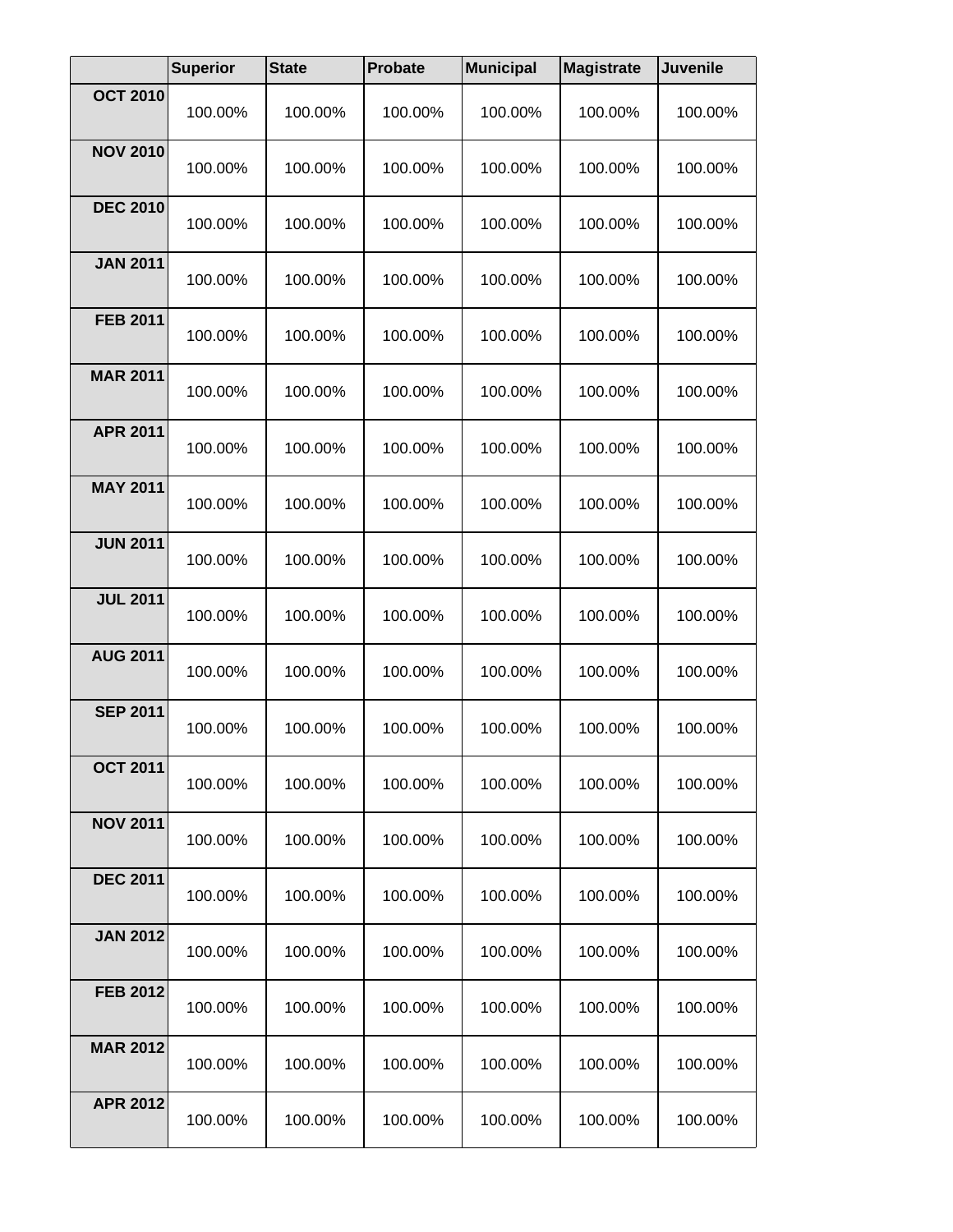|                 | <b>Superior</b> | <b>State</b> | <b>Probate</b> | <b>Municipal</b> | <b>Magistrate</b> | <b>Juvenile</b> |
|-----------------|-----------------|--------------|----------------|------------------|-------------------|-----------------|
| <b>MAY 2012</b> | 100.00%         | 100.00%      | 100.00%        | 100.00%          | 100.00%           | 100.00%         |
| <b>JUN 2012</b> | 100.00%         | 100.00%      | 100.00%        | 100.00%          | 100.00%           | 100.00%         |
| <b>JUL 2012</b> | 100.00%         | 100.00%      | 100.00%        | 100.00%          | 100.00%           | 100.00%         |
| <b>AUG 2012</b> | 100.00%         | 100.00%      | 100.00%        | 100.00%          | 100.00%           | 100.00%         |
| <b>SEP 2012</b> | 100.00%         | 100.00%      | 100.00%        | 100.00%          | 100.00%           | 100.00%         |
| <b>OCT 2012</b> | 100.00%         | 100.00%      | 100.00%        | 100.00%          | 100.00%           | 100.00%         |
| <b>NOV 2012</b> | 100.00%         | 100.00%      | 100.00%        | 100.00%          | 100.00%           | 100.00%         |
| <b>DEC 2012</b> | 100.00%         | 100.00%      | 100.00%        | 100.00%          | 100.00%           | 100.00%         |
| <b>JAN 2013</b> | 100.00%         | 100.00%      | 100.00%        | 100.00%          | 100.00%           | 100.00%         |
| <b>FEB 2013</b> | 100.00%         | 100.00%      | 100.00%        | 100.00%          | 100.00%           | 100.00%         |
| <b>MAR 2013</b> | 100.00%         | 100.00%      | 100.00%        | 100.00%          | 100.00%           | 100.00%         |
| <b>APR 2013</b> | 100.00%         | 100.00%      | 100.00%        | 100.00%          | 100.00%           | 100.00%         |
| <b>MAY 2013</b> | 100.00%         | 100.00%      | 100.00%        | 100.00%          | 100.00%           | 100.00%         |
| <b>JUN 2013</b> | 100.00%         | 100.00%      | 100.00%        | 100.00%          | 100.00%           | 100.00%         |
| <b>JUL 2013</b> | 100.00%         | 100.00%      | 100.00%        | 100.00%          | 100.00%           | 100.00%         |
| <b>AUG 2013</b> | 100.00%         | 100.00%      | 100.00%        | 100.00%          | 100.00%           | 100.00%         |
| <b>SEP 2013</b> | 100.00%         | 100.00%      | 100.00%        | 100.00%          | 100.00%           | 100.00%         |
| <b>OCT 2013</b> | 100.00%         | 100.00%      | 100.00%        | 100.00%          | 100.00%           | 100.00%         |
| <b>NOV 2013</b> | 100.00%         | 100.00%      | 100.00%        | 100.00%          | 100.00%           | 100.00%         |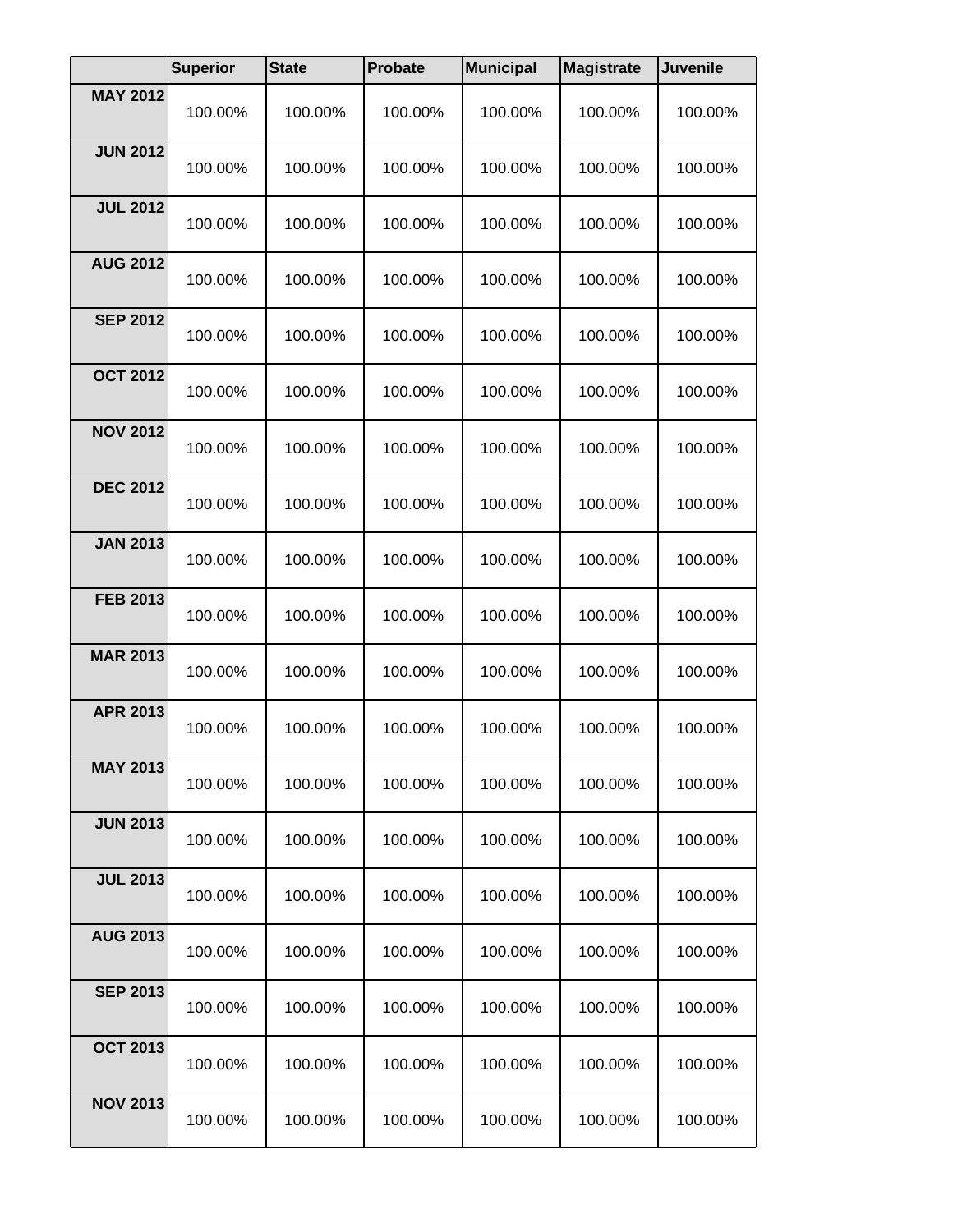|                 | <b>Superior</b> | <b>State</b> | <b>Probate</b> | <b>Municipal</b> | <b>Magistrate</b> | <b>Juvenile</b> |
|-----------------|-----------------|--------------|----------------|------------------|-------------------|-----------------|
| <b>DEC 2013</b> | 100.00%         | 100.00%      | 100.00%        | 100.00%          | 100.00%           | 100.00%         |
| <b>JAN 2014</b> | 100.00%         | 100.00%      | 100.00%        | 100.00%          | 100.00%           | 100.00%         |
| <b>FEB 2014</b> | 100.00%         | 100.00%      | 100.00%        | 100.00%          | 100.00%           | 100.00%         |
| <b>MAR 2014</b> | 100.00%         | 100.00%      | 100.00%        | 100.00%          | 100.00%           | 100.00%         |
| <b>APR 2014</b> | 100.00%         | 100.00%      | 100.00%        | 100.00%          | 100.00%           | 100.00%         |
| <b>MAY 2014</b> | 100.00%         | 100.00%      | 100.00%        | 100.00%          | 100.00%           | 100.00%         |
| <b>JUN 2014</b> | 100.00%         | 100.00%      | 100.00%        | 100.00%          | 100.00%           | 100.00%         |
| <b>JUL 2014</b> | 100.00%         | 100.00%      | 100.00%        | 100.00%          | 100.00%           | 100.00%         |
| <b>AUG 2014</b> | 100.00%         | 100.00%      | 100.00%        | 100.00%          | 100.00%           | 100.00%         |
| <b>SEP 2014</b> | 100.00%         | 100.00%      | 100.00%        | 100.00%          | 100.00%           | 100.00%         |
| <b>OCT 2014</b> | 100.00%         | 100.00%      | 100.00%        | 100.00%          | 100.00%           | 100.00%         |
| <b>NOV 2014</b> | 100.00%         | 100.00%      | 100.00%        | 100.00%          | 100.00%           | 100.00%         |
| <b>DEC 2014</b> | 100.00%         | 100.00%      | 100.00%        | 100.00%          | 100.00%           | 100.00%         |
| <b>JAN 2015</b> | 100.00%         | 100.00%      | 100.00%        | 100.00%          | 100.00%           | 100.00%         |
| <b>FEB 2015</b> | 100.00%         | 100.00%      | 100.00%        | 100.00%          | 100.00%           | 100.00%         |
| <b>MAR 2015</b> | 100.00%         | 100.00%      | 100.00%        | 100.00%          | 100.00%           | 100.00%         |
| <b>APR 2015</b> | 100.00%         | 100.00%      | 100.00%        | 100.00%          | 100.00%           | 100.00%         |
| <b>MAY 2015</b> | 100.00%         | 100.00%      | 100.00%        | 100.00%          | 100.00%           | 100.00%         |
| <b>JUN 2015</b> | 100.00%         | 100.00%      | 100.00%        | 100.00%          | 100.00%           | 100.00%         |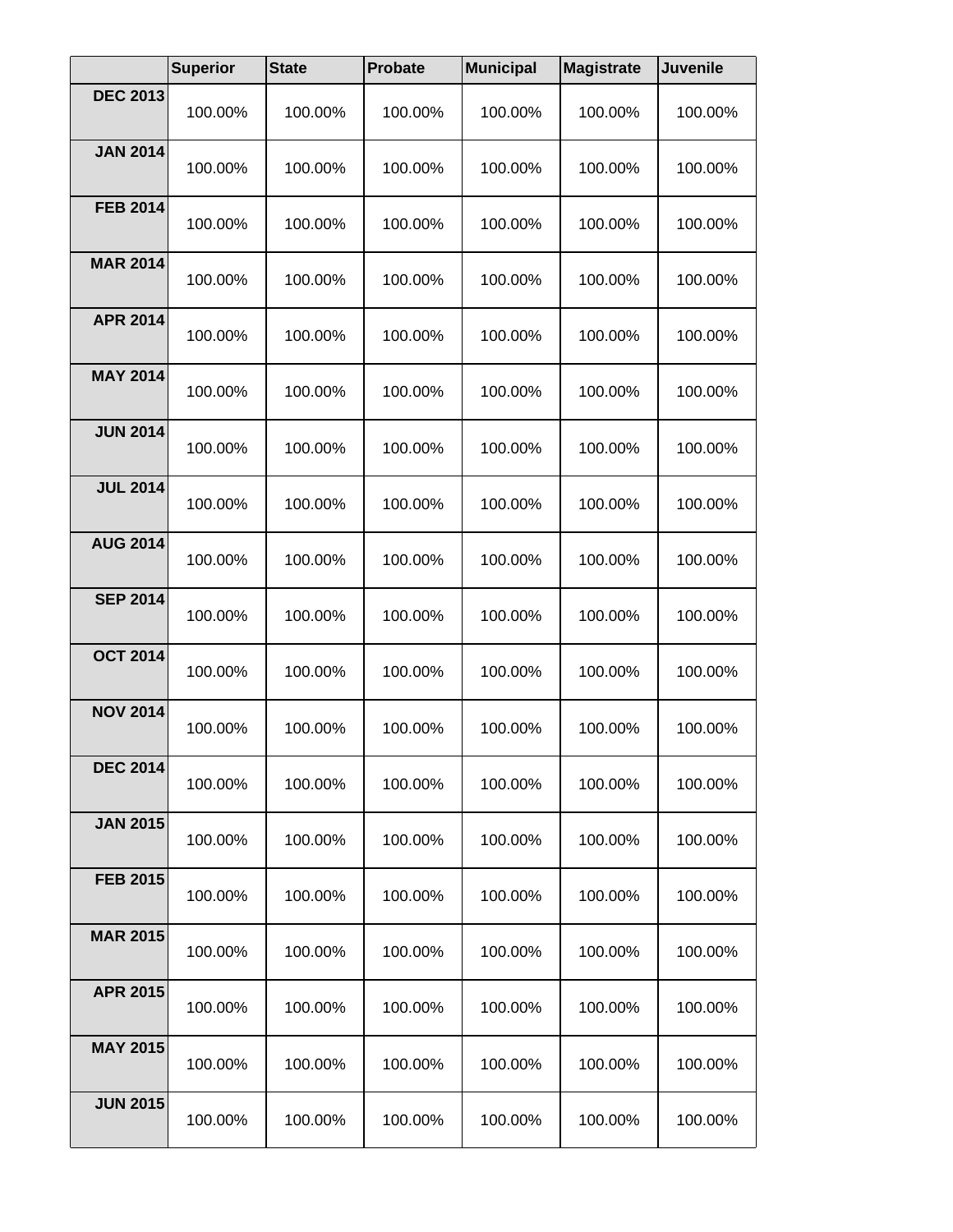|                 | <b>Superior</b> | <b>State</b> | <b>Probate</b> | <b>Municipal</b> | <b>Magistrate</b> | <b>Juvenile</b> |
|-----------------|-----------------|--------------|----------------|------------------|-------------------|-----------------|
| <b>JUL 2015</b> | 100.00%         | 100.00%      | 100.00%        | 100.00%          | 100.00%           | 100.00%         |
| <b>AUG 2015</b> | 100.00%         | 100.00%      | 100.00%        | 100.00%          | 100.00%           | 100.00%         |
| <b>SEP 2015</b> | 100.00%         | 100.00%      | 100.00%        | 100.00%          | 100.00%           | 100.00%         |
| <b>OCT 2015</b> | 100.00%         | 100.00%      | 100.00%        | 100.00%          | 100.00%           | 100.00%         |
| <b>NOV 2015</b> | 100.00%         | 100.00%      | 100.00%        | 100.00%          | 100.00%           | 100.00%         |
| <b>DEC 2015</b> | 100.00%         | 100.00%      | 100.00%        | 100.00%          | 100.00%           | 100.00%         |
| <b>JAN 2016</b> | 100.00%         | 100.00%      | 100.00%        | 100.00%          | 100.00%           | 100.00%         |
| <b>FEB 2016</b> | 100.00%         | 100.00%      | 100.00%        | 100.00%          | 100.00%           | 100.00%         |
| <b>MAR 2016</b> | 100.00%         | 100.00%      | 100.00%        | 100.00%          | 100.00%           | 100.00%         |
| <b>APR 2016</b> | 100.00%         | 100.00%      | 100.00%        | 100.00%          | 100.00%           | 100.00%         |
| <b>MAY 2016</b> | 100.00%         | 100.00%      | 100.00%        | 100.00%          | 100.00%           | 100.00%         |
| <b>JUN 2016</b> | 100.00%         | 100.00%      | 100.00%        | 100.00%          | 100.00%           | 100.00%         |
| <b>JUL 2016</b> | 100.00%         | 100.00%      | 100.00%        | 100.00%          | 100.00%           | 100.00%         |
| <b>AUG 2016</b> | 100.00%         | 100.00%      | 100.00%        | 100.00%          | 100.00%           | 100.00%         |
| <b>SEP 2016</b> | 100.00%         | 100.00%      | 100.00%        | 100.00%          | 100.00%           | 100.00%         |
| <b>OCT 2016</b> | 100.00%         | 100.00%      | 100.00%        | 100.00%          | 100.00%           | 100.00%         |
| <b>NOV 2016</b> | 100.00%         | 100.00%      | 100.00%        | 100.00%          | 100.00%           | 100.00%         |
| <b>DEC 2016</b> | 100.00%         | 100.00%      | 100.00%        | 100.00%          | 100.00%           | 100.00%         |
| <b>JAN 2017</b> | 100.00%         | 100.00%      | 100.00%        | 100.00%          | 100.00%           | 100.00%         |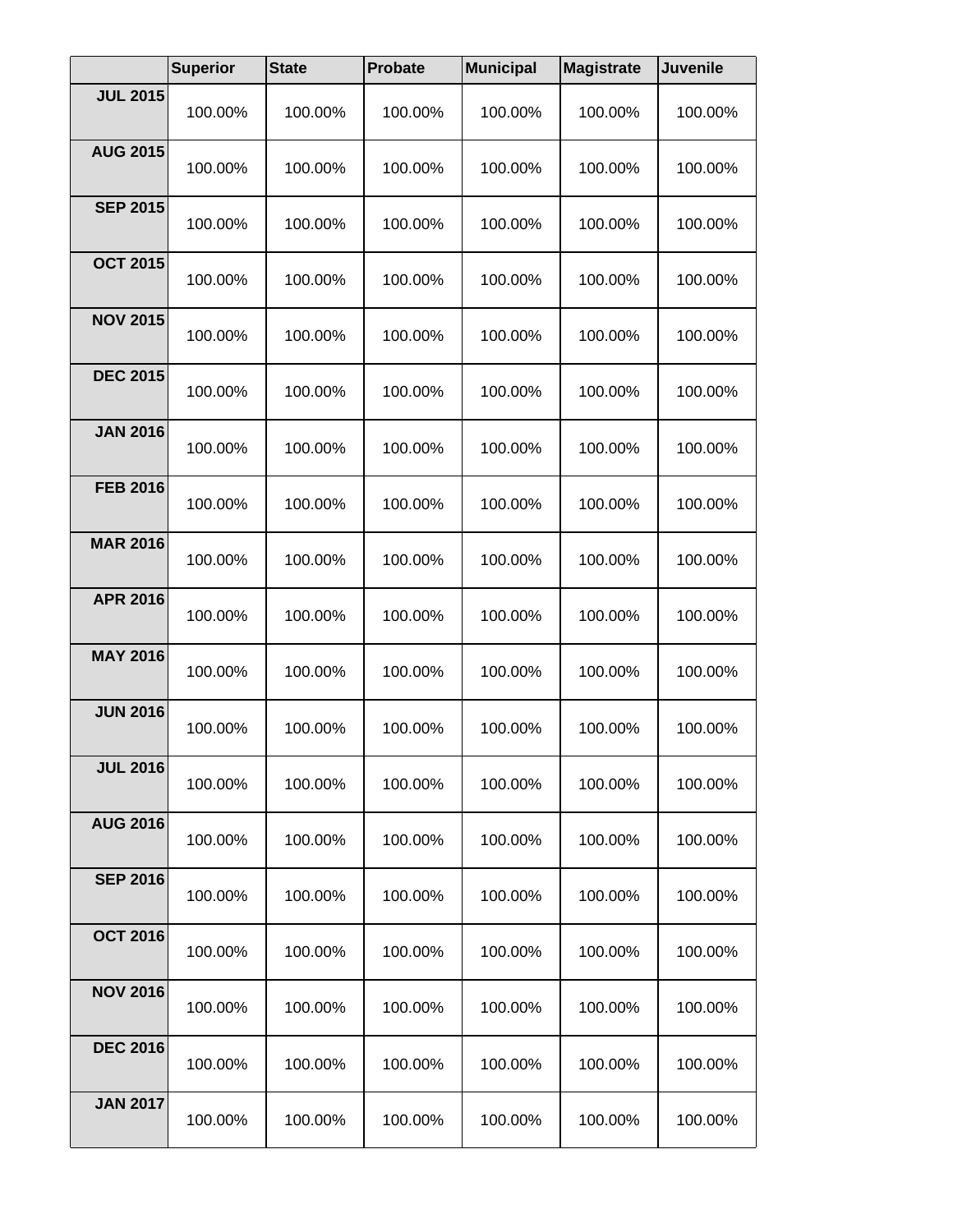|                 | <b>Superior</b> | <b>State</b> | <b>Probate</b> | <b>Municipal</b> | <b>Magistrate</b> | <b>Juvenile</b> |
|-----------------|-----------------|--------------|----------------|------------------|-------------------|-----------------|
| <b>FEB 2017</b> | 100.00%         | 100.00%      | 100.00%        | 100.00%          | 100.00%           | 100.00%         |
| <b>MAR 2017</b> | 100.00%         | 100.00%      | 100.00%        | 100.00%          | 100.00%           | 100.00%         |
| <b>APR 2017</b> | 100.00%         | 100.00%      | 100.00%        | 100.00%          | 100.00%           | 100.00%         |
| <b>MAY 2017</b> | 100.00%         | 100.00%      | 100.00%        | 100.00%          | 100.00%           | 100.00%         |
| <b>JUN 2017</b> | 100.00%         | 100.00%      | 100.00%        | 100.00%          | 100.00%           | 100.00%         |
| <b>JUL 2017</b> | 100.00%         | 100.00%      | 100.00%        | 100.00%          | 100.00%           | 100.00%         |
| <b>AUG 2017</b> | 100.00%         | 100.00%      | 100.00%        | 100.00%          | 100.00%           | 100.00%         |
| <b>SEP 2017</b> | 100.00%         | 100.00%      | 100.00%        | 100.00%          | 100.00%           | 100.00%         |
| <b>OCT 2017</b> | 100.00%         | 100.00%      | 100.00%        | 100.00%          | 100.00%           | 100.00%         |
| <b>NOV 2017</b> | 100.00%         | 100.00%      | 100.00%        | 100.00%          | 100.00%           | 100.00%         |
| <b>DEC 2017</b> | 100.00%         | 100.00%      | 100.00%        | 100.00%          | 100.00%           | 100.00%         |
| <b>JAN 2018</b> | 100.00%         | 100.00%      | 100.00%        | 100.00%          | 100.00%           | 100.00%         |
| <b>FEB 2018</b> | 100.00%         | 100.00%      | 100.00%        | 100.00%          | 100.00%           | 100.00%         |
| <b>MAR 2018</b> | 100.00%         | 100.00%      | 100.00%        | 100.00%          | 100.00%           | 100.00%         |
| <b>APR 2018</b> | 100.00%         | 100.00%      | 100.00%        | 100.00%          | 100.00%           | 100.00%         |
| <b>MAY 2018</b> | 100.00%         | 100.00%      | 100.00%        | 100.00%          | 100.00%           | 100.00%         |
| <b>JUN 2018</b> | 100.00%         | 100.00%      | 100.00%        | 100.00%          | 100.00%           | 100.00%         |
| <b>JUL 2018</b> | 100.00%         | 100.00%      | 100.00%        | 100.00%          | 100.00%           | 100.00%         |
| <b>AUG 2018</b> | 100.00%         | 100.00%      | 100.00%        | 100.00%          | 100.00%           | 100.00%         |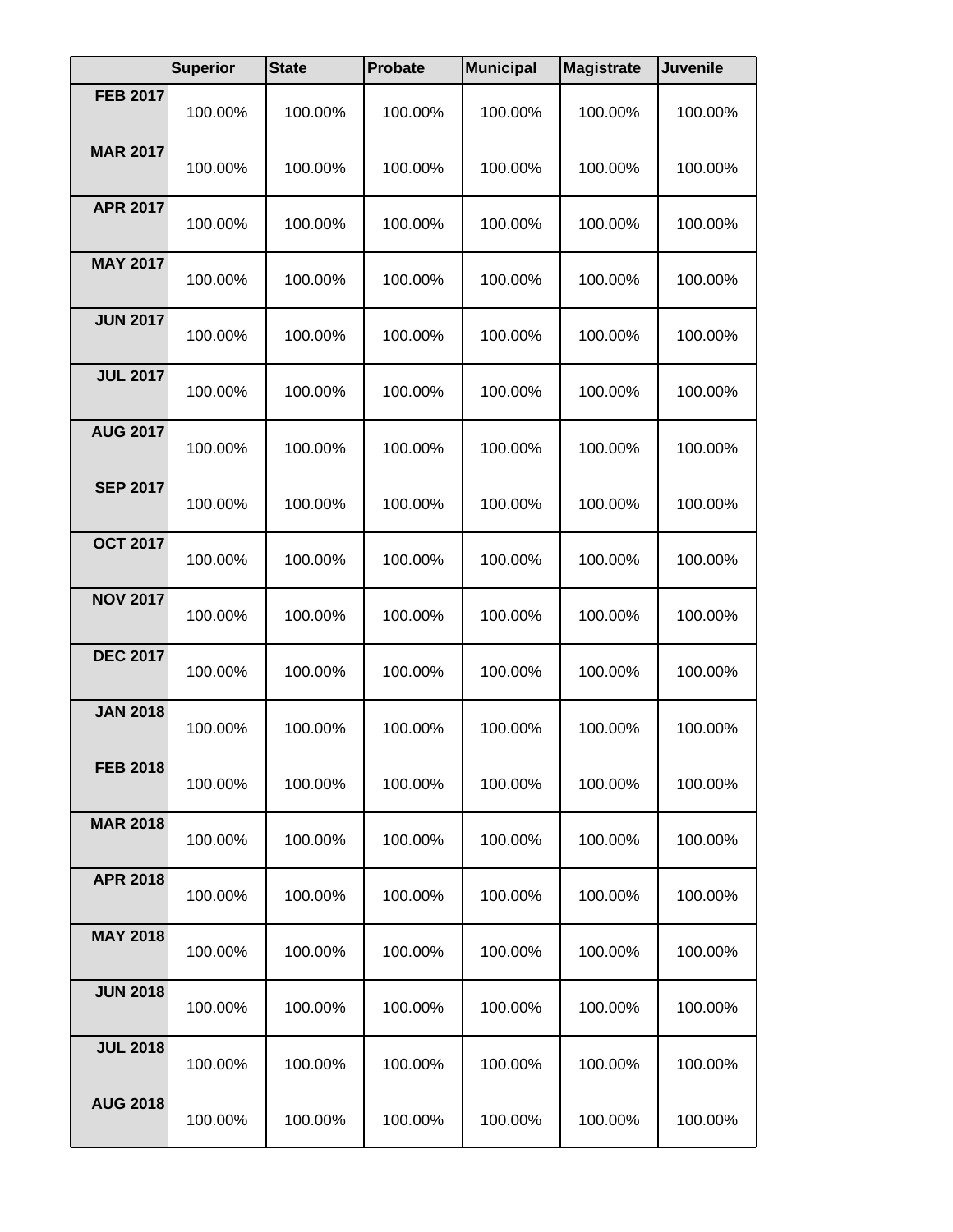|                 | <b>Superior</b> | <b>State</b> | <b>Probate</b> | <b>Municipal</b> | <b>Magistrate</b> | <b>Juvenile</b> |
|-----------------|-----------------|--------------|----------------|------------------|-------------------|-----------------|
| <b>SEP 2018</b> | 100.00%         | 100.00%      | 100.00%        | 100.00%          | 100.00%           | 100.00%         |
| <b>OCT 2018</b> | 100.00%         | 100.00%      | 100.00%        | 100.00%          | 100.00%           | 100.00%         |
| <b>NOV 2018</b> | 100.00%         | 100.00%      | 100.00%        | 100.00%          | 100.00%           | 100.00%         |
| <b>DEC 2018</b> | 100.00%         | 100.00%      | 100.00%        | 100.00%          | 100.00%           | 100.00%         |
| <b>JAN 2019</b> | 100.00%         | 100.00%      | 100.00%        | 100.00%          | 100.00%           | 100.00%         |
| <b>FEB 2019</b> | 100.00%         | 100.00%      | 100.00%        | 100.00%          | 100.00%           | 100.00%         |
| <b>MAR 2019</b> | 100.00%         | 100.00%      | 100.00%        | 100.00%          | 100.00%           | 100.00%         |
| <b>APR 2019</b> | 100.00%         | 100.00%      | 100.00%        | 100.00%          | 100.00%           | 100.00%         |
| <b>MAY 2019</b> | 100.00%         | 100.00%      | 100.00%        | 100.00%          | 100.00%           | 100.00%         |
| <b>JUN 2019</b> | 100.00%         | 100.00%      | 100.00%        | 100.00%          | 100.00%           | 100.00%         |
| <b>JUL 2019</b> | 100.00%         | 100.00%      | 100.00%        | 100.00%          | 100.00%           | 100.00%         |
| <b>AUG 2019</b> | 100.00%         | 100.00%      | 100.00%        | 100.00%          | 100.00%           | 100.00%         |
| <b>SEP 2019</b> | 100.00%         | 100.00%      | 100.00%        | 100.00%          | 100.00%           | 100.00%         |
| <b>OCT 2019</b> | 100.00%         | 100.00%      | 100.00%        | 100.00%          | 100.00%           | 100.00%         |
| <b>NOV 2019</b> | 100.00%         | 100.00%      | 100.00%        | 100.00%          | 100.00%           | 100.00%         |
| <b>DEC 2019</b> | 100.00%         | 100.00%      | 100.00%        | 100.00%          | 100.00%           | 100.00%         |
| <b>JAN 2020</b> | 100.00%         | 100.00%      | 100.00%        | 100.00%          | 100.00%           | 100.00%         |
| <b>FEB 2020</b> | 100.00%         | 100.00%      | 100.00%        | 100.00%          | 100.00%           | 100.00%         |
| <b>MAR 2020</b> | 100.00%         | 100.00%      | 100.00%        | 100.00%          | 100.00%           | 100.00%         |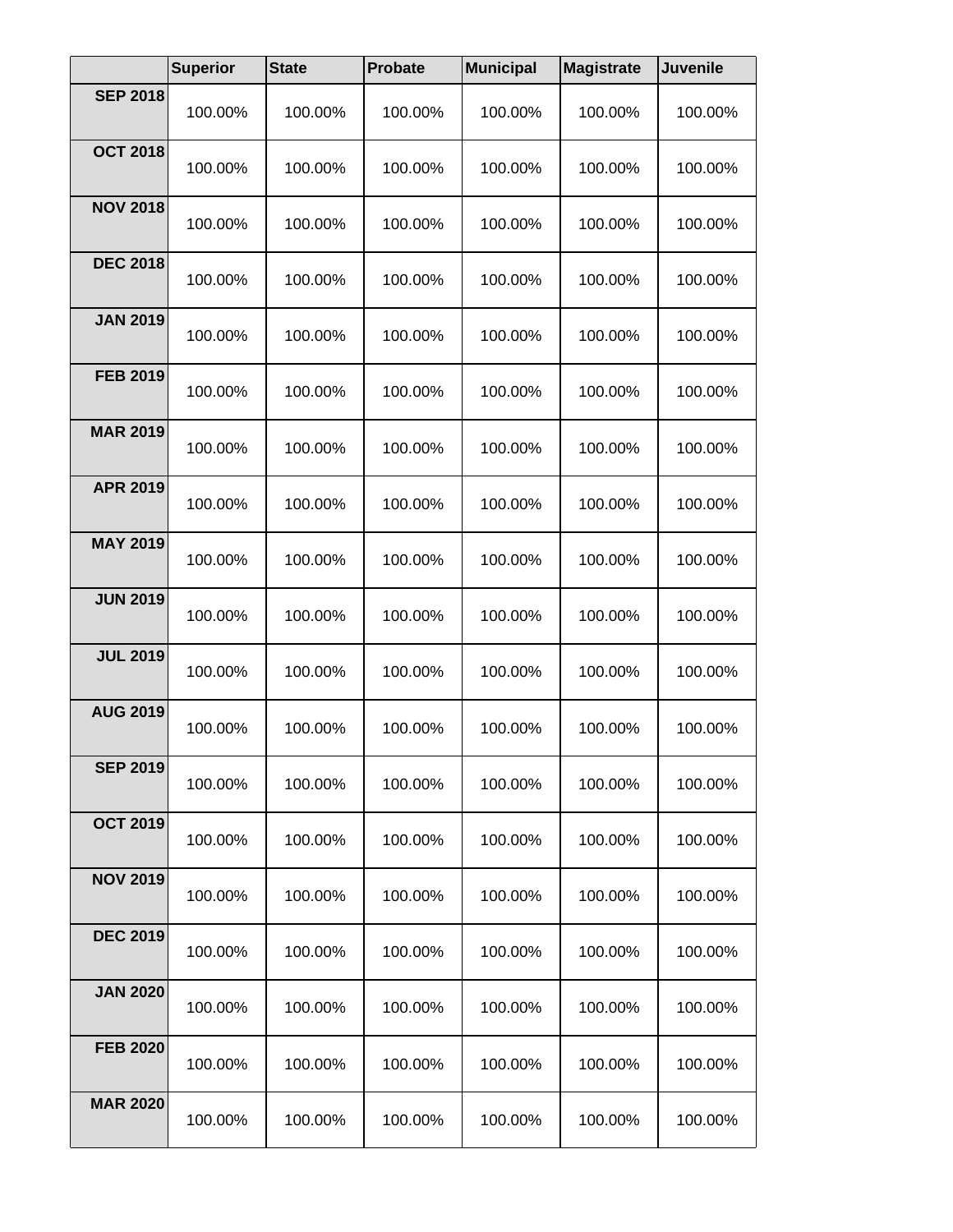|                 | <b>Superior</b> | <b>State</b> | <b>Probate</b> | <b>Municipal</b> | <b>Magistrate</b> | <b>Juvenile</b> |
|-----------------|-----------------|--------------|----------------|------------------|-------------------|-----------------|
| <b>APR 2020</b> | 100.00%         | 100.00%      | 100.00%        | 100.00%          | 100.00%           | 100.00%         |
| <b>MAY 2020</b> | 100.00%         | 100.00%      | 100.00%        | 100.00%          | 100.00%           | 100.00%         |
| <b>JUN 2020</b> | 100.00%         | 100.00%      | 100.00%        | 99.76%           | 100.00%           | 100.00%         |
| <b>JUL 2020</b> | 100.00%         | 100.00%      | 100.00%        | 100.00%          | 100.00%           | 100.00%         |
| <b>AUG 2020</b> | 100.00%         | 100.00%      | 100.00%        | 100.00%          | 100.00%           | 100.00%         |
| <b>SEP 2020</b> | 100.00%         | 100.00%      | 100.00%        | 100.00%          | 100.00%           | 100.00%         |
| <b>OCT 2020</b> | 100.00%         | 100.00%      | 100.00%        | 100.00%          | 100.00%           | 100.00%         |
| <b>NOV 2020</b> | 100.00%         | 100.00%      | 100.00%        | 100.00%          | 100.00%           | 100.00%         |
| <b>DEC 2020</b> | 100.00%         | 100.00%      | 100.00%        | 100.00%          | 100.00%           | 100.00%         |
| <b>JAN 2021</b> | 100.00%         | 100.00%      | 100.00%        | 100.00%          | 100.00%           | 100.00%         |
| <b>FEB 2021</b> | 100.00%         | 100.00%      | 100.00%        | 100.00%          | 100.00%           | 100.00%         |
| <b>MAR 2021</b> | 100.00%         | 100.00%      | 100.00%        | 100.00%          | 100.00%           | 100.00%         |
| <b>APR 2021</b> | 100.00%         | 100.00%      | 100.00%        | 100.00%          | 100.00%           | 100.00%         |
| <b>MAY 2021</b> | 100.00%         | 100.00%      | 100.00%        | 99.76%           | 100.00%           | 100.00%         |
| <b>JUN 2021</b> | 100.00%         | 100.00%      | 100.00%        | 100.00%          | 100.00%           | 100.00%         |
| <b>JUL 2021</b> | 100.00%         | 100.00%      | 100.00%        | 99.52%           | 100.00%           | 100.00%         |
| <b>AUG 2021</b> | 100.00%         | 100.00%      | 100.00%        | 99.28%           | 100.00%           | 100.00%         |
| <b>SEP 2021</b> | 100.00%         | 100.00%      | 100.00%        | 99.28%           | 100.00%           | 100.00%         |
| <b>OCT 2021</b> | 100.00%         | 100.00%      | 100.00%        | 99.76%           | 99.37%            | 100.00%         |